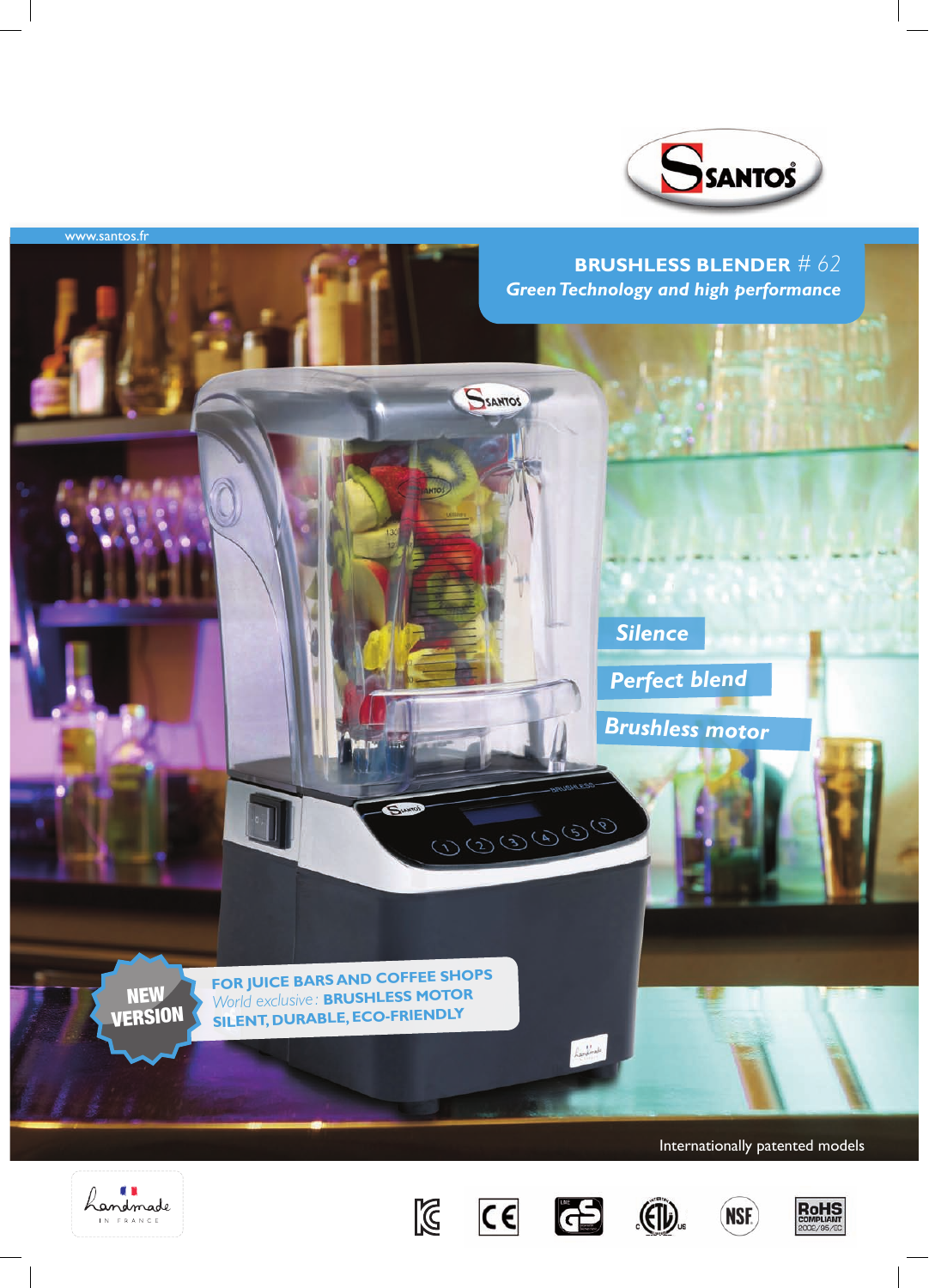

# **brushless Blender** *#62*

# **Blender for smoothies and iced drinks**

You can make any kind of cocktails, smoothies, fruit juices, milkshakes, granitas, iced coffee frappe with the **Blender # 62**. Ideal appliance for juice bars, coffee shops, fast food, hotels…

The brushless Blender fits everywhere thanks to its sober design and its low overall dimensions. It can be used equally in its standard version or in-counter version to save space. Its new sound enclosure reduces the noise levels and the brushless motor is very quiet.



# **WHAT DOES BRUSHLESS MEAN ?**

Unlike universal motors, brushless motor has no brushes (permanent magnet rotor) which gives it a **long lifetime** (no wearparts), an **excellent energy efficiency** and a **low noise level**.

Light years ahead in terms of sustainable development.



# **In-counter Blender**

The *Brushless Blender # 62* can be used either in standard version or in-counter version (no additional option). Easy to fit into a counter: simple and quick dismantling of the base.



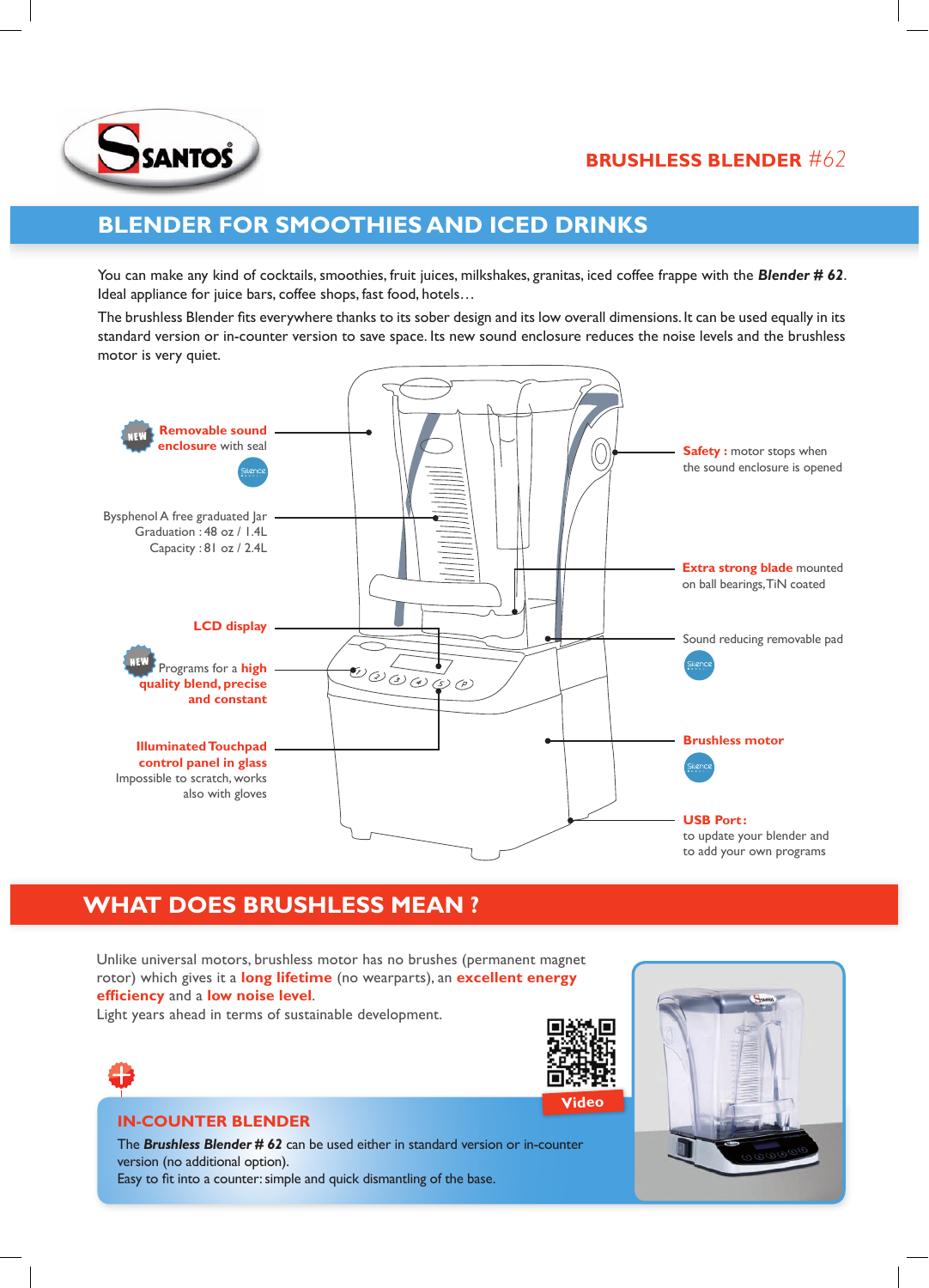# **newversion**



# **Performance, Silence, Simplicity**

www.santos.fr



### **Performance**

- **• Brushless motor** : low consumption, high performance (8N.m).
- **• TiN coated blade** : high resistance, adapted to intensive use.
- It crushes hard ice cubes and frozen fruits in a few seconds.
- **• Obtain the perfect drink** thanks to the various pre-programmed recipes.

#### **Create your own recipes on www.brushlessblender.com**

#### **SIMPLICITY**

- **• Ease of use**: Touchpad control pannel with LCD display.
- **• 6 programmable buttons** 30 pre-programmed recipes + possibility to create its own recipes (free software + USB port)
- **• Easy cleaning** : Removable sound enclosure, pad and jar.
- **• Stackable jars, graduated in milliliters and ounces**, adapted to right-handers and left-handers.
- **•** Easy to fit **into a counter.**
- **• Easy maintenance**: each part of the jar can be dismantled (including the blade).



# **Silence**

- **•** Silent **brushless motor**.
- **• New removable sound enclosure** reducing significantly the noise level.
- **•** Sound reducing **pad**.

## **Technical specifications**



#### **Motor**

Single phase: 220-240 V - 50/60 Hz CE, GS, KC, NSF 100 - 120 V - 50/60 Hz CE, ETL, NSF

Max torque: 8N.m

## **Weight**

Net: 9,4Kg (21 lbs) Shipping: 10,4Kg (23lbs)



W: 200,3mm / 8'' D: 247mm / 10'' H: 440,6mm / 17''



**Standard appliance in-counter version shipping box** W: 200,3mm / 8'' D: 247mm / 10'' H: 305,6mm / 12''



W: 260mm / 10.2'' D: 290mm / 11.4'' H: 500mm / 18.9''

# **Safety, Standards, Hygiene**

#### **In accordance with the following regulations**

Machinery directive 2006/42/EC Electromagnetic compatibility 2004/108/EC «low voltage» directive 2006/95/EC RoHS directive 2002/95/EC Regulation 1935/2004/EC (contact with food)

#### **Harmonized European standards:**

EN ISO12100-1 and 2: 2004 - EN 60204-1: 2006 EN 12852 + A1: 2010 Food processors and blenders - Safety and hygiene requirements

EN 60335-2-64: Commercial electric kitchen machines

- CE (European standards), NSF (USA), ETL (UsA and Canada), KC (Korea),
- GS (Germany) checked by the LNE (National Test Laboratory)

**Electrical safety**

Waterproof On/Off interlock switch Appliances are 100% tested after assembly.

#### **Thermal safety**

Motor protected by internal thermal detector.

## **Acoustic safety**

Very silent and powerful brushless motor.

#### **Hygiene**

All removable parts can be put in a dishwasher or easily cleaned with hot soapy water. Bysphenol-free.